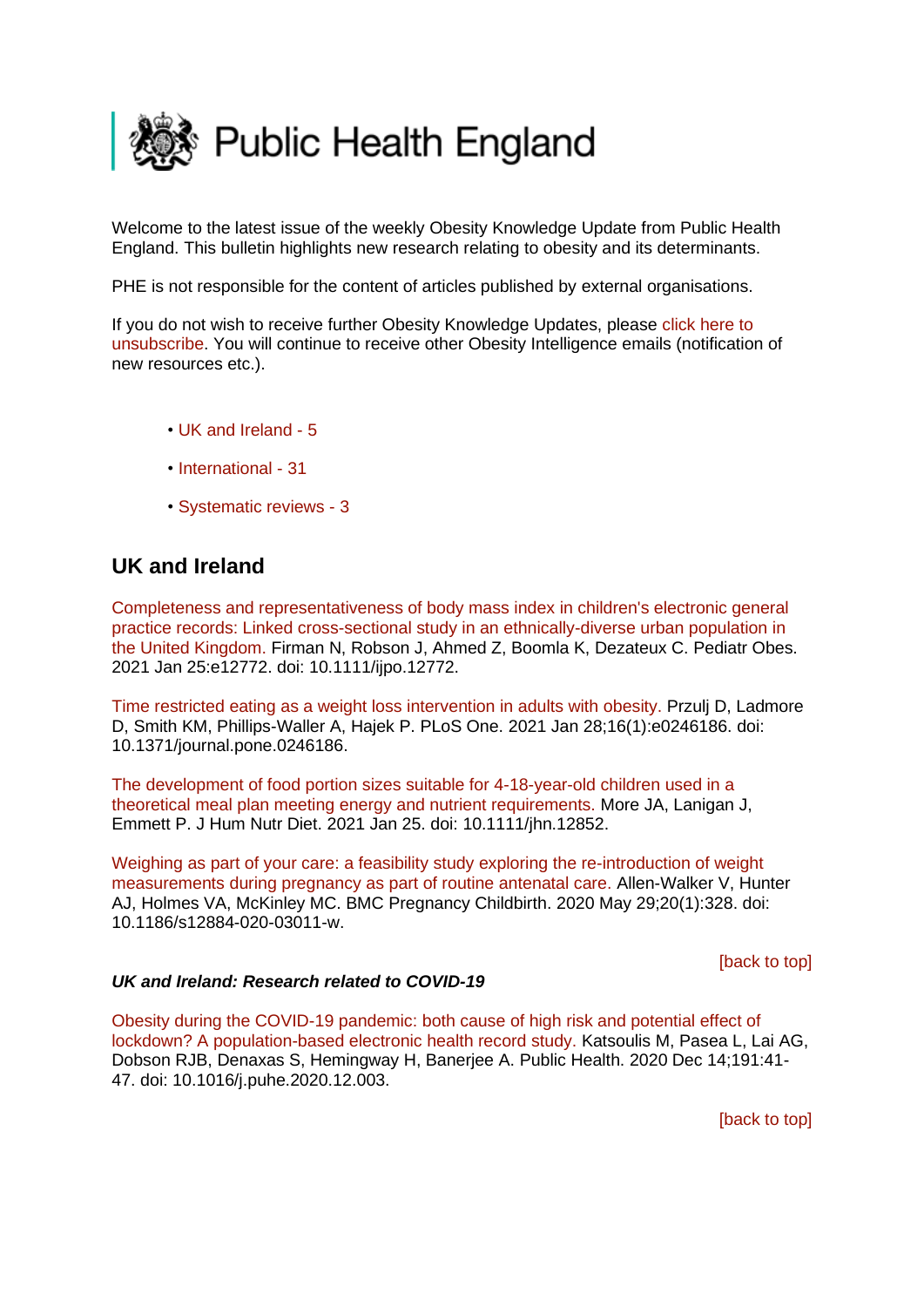## <span id="page-1-0"></span>**International**

[Childhood and Adolescent Obesity: A Review. K](https://eur01.safelinks.protection.outlook.com/?url=https%3A%2F%2Fpubmed.ncbi.nlm.nih.gov%2F33511092%2F&data=04%7C01%7CMaggie.Graham%40phe.gov.uk%7C31bc67e6553b4e28251a08d8c6e1ee99%7Cee4e14994a354b2ead475f3cf9de8666%7C0%7C0%7C637478020958481946%7CUnknown%7CTWFpbGZsb3d8eyJWIjoiMC4wLjAwMDAiLCJQIjoiV2luMzIiLCJBTiI6Ik1haWwiLCJXVCI6Mn0%3D%7C1000&sdata=xaB9nKBLEhRro2toFwJpxh5fSn2BBwMG%2FqAw4BDQyIE%3D&reserved=0)ansra AR, Lakkunarajah S, Jay MS. Front Pediatr. 2021 Jan 12;8:581461. doi: 10.3389/fped.2020.581461.

[Comparative Costs of a Parent-Only and Parent and Child Treatment for Children with](https://eur01.safelinks.protection.outlook.com/?url=https%3A%2F%2Fpubmed.ncbi.nlm.nih.gov%2F33491321%2F&data=04%7C01%7CMaggie.Graham%40phe.gov.uk%7C31bc67e6553b4e28251a08d8c6e1ee99%7Cee4e14994a354b2ead475f3cf9de8666%7C0%7C0%7C637478020958501945%7CUnknown%7CTWFpbGZsb3d8eyJWIjoiMC4wLjAwMDAiLCJQIjoiV2luMzIiLCJBTiI6Ik1haWwiLCJXVCI6Mn0%3D%7C1000&sdata=PYne%2Fimwwv2vgeZh743ILplXjlL%2FULZC30e2v%2FfNl0c%3D&reserved=0)  [Overweight or Obesity. B](https://eur01.safelinks.protection.outlook.com/?url=https%3A%2F%2Fpubmed.ncbi.nlm.nih.gov%2F33491321%2F&data=04%7C01%7CMaggie.Graham%40phe.gov.uk%7C31bc67e6553b4e28251a08d8c6e1ee99%7Cee4e14994a354b2ead475f3cf9de8666%7C0%7C0%7C637478020958501945%7CUnknown%7CTWFpbGZsb3d8eyJWIjoiMC4wLjAwMDAiLCJQIjoiV2luMzIiLCJBTiI6Ik1haWwiLCJXVCI6Mn0%3D%7C1000&sdata=PYne%2Fimwwv2vgeZh743ILplXjlL%2FULZC30e2v%2FfNl0c%3D&reserved=0)outelle KN, Strong D, Liang J, Rhee KE, Rock CL, Wilfley D, Epstein L, Crow SJ. Obesity (Silver Spring). 2021 Feb;29(2):388-392. doi: 10.1002/oby.23069.

A Tailored Web- [and Text-Based Intervention to Increase Physical Activity for Latino](https://eur01.safelinks.protection.outlook.com/?url=https%3A%2F%2Fpubmed.ncbi.nlm.nih.gov%2F33512327%2F&data=04%7C01%7CMaggie.Graham%40phe.gov.uk%7C31bc67e6553b4e28251a08d8c6e1ee99%7Cee4e14994a354b2ead475f3cf9de8666%7C0%7C0%7C637478020958511933%7CUnknown%7CTWFpbGZsb3d8eyJWIjoiMC4wLjAwMDAiLCJQIjoiV2luMzIiLCJBTiI6Ik1haWwiLCJXVCI6Mn0%3D%7C1000&sdata=zhDNpqD6J2xGscIQwb5HfqUNzfkX9kosm%2BkWt1HY%2BeM%3D&reserved=0) Men: [Protocol for a Randomized Controlled Feasibility Trial. G](https://eur01.safelinks.protection.outlook.com/?url=https%3A%2F%2Fpubmed.ncbi.nlm.nih.gov%2F33512327%2F&data=04%7C01%7CMaggie.Graham%40phe.gov.uk%7C31bc67e6553b4e28251a08d8c6e1ee99%7Cee4e14994a354b2ead475f3cf9de8666%7C0%7C0%7C637478020958511933%7CUnknown%7CTWFpbGZsb3d8eyJWIjoiMC4wLjAwMDAiLCJQIjoiV2luMzIiLCJBTiI6Ik1haWwiLCJXVCI6Mn0%3D%7C1000&sdata=zhDNpqD6J2xGscIQwb5HfqUNzfkX9kosm%2BkWt1HY%2BeM%3D&reserved=0)ans KM, Dulin A, Palomo V, Benitez T, Dunsiger S, Dionne L, Champion G, Edgar R, Marcus B. JMIR Res Protoc. 2021 Jan 29;10(1):e23690. doi: 10.2196/23690.

[Perceptions, Attitudes, and Barriers to Obesity Care in Mexico: Data From the ACTION-IO](https://eur01.safelinks.protection.outlook.com/?url=https%3A%2F%2Fpubmed.ncbi.nlm.nih.gov%2F33491317%2F&data=04%7C01%7CMaggie.Graham%40phe.gov.uk%7C31bc67e6553b4e28251a08d8c6e1ee99%7Cee4e14994a354b2ead475f3cf9de8666%7C0%7C0%7C637478020958521928%7CUnknown%7CTWFpbGZsb3d8eyJWIjoiMC4wLjAwMDAiLCJQIjoiV2luMzIiLCJBTiI6Ik1haWwiLCJXVCI6Mn0%3D%7C1000&sdata=cy%2FyRQaBq2k1Qdg3%2B6ai6PABVm8rJpvxNsH9%2Blb4MCE%3D&reserved=0)  [Study. V](https://eur01.safelinks.protection.outlook.com/?url=https%3A%2F%2Fpubmed.ncbi.nlm.nih.gov%2F33491317%2F&data=04%7C01%7CMaggie.Graham%40phe.gov.uk%7C31bc67e6553b4e28251a08d8c6e1ee99%7Cee4e14994a354b2ead475f3cf9de8666%7C0%7C0%7C637478020958521928%7CUnknown%7CTWFpbGZsb3d8eyJWIjoiMC4wLjAwMDAiLCJQIjoiV2luMzIiLCJBTiI6Ik1haWwiLCJXVCI6Mn0%3D%7C1000&sdata=cy%2FyRQaBq2k1Qdg3%2B6ai6PABVm8rJpvxNsH9%2Blb4MCE%3D&reserved=0)ázquez-Velázquez V, Laviada-Molina H, García-García E, Sandoval-Diez E, Mancillas-Adame L. Obesity (Silver Spring). 2021 Feb;29(2):317-326. doi: 10.1002/oby.23077.

[Mothers' nonstandard work schedules and adolescent obesity: a population-based cross](https://eur01.safelinks.protection.outlook.com/?url=https%3A%2F%2Fpubmed.ncbi.nlm.nih.gov%2F33509145%2F&data=04%7C01%7CMaggie.Graham%40phe.gov.uk%7C31bc67e6553b4e28251a08d8c6e1ee99%7Cee4e14994a354b2ead475f3cf9de8666%7C0%7C0%7C637478020958531920%7CUnknown%7CTWFpbGZsb3d8eyJWIjoiMC4wLjAwMDAiLCJQIjoiV2luMzIiLCJBTiI6Ik1haWwiLCJXVCI6Mn0%3D%7C1000&sdata=hBJlj%2BBbZNYMR4EOtvTP42s6ZXWyYFNHefmxkoh9A0w%3D&reserved=0)[sectional study in the Tokyo metropolitan area. K](https://eur01.safelinks.protection.outlook.com/?url=https%3A%2F%2Fpubmed.ncbi.nlm.nih.gov%2F33509145%2F&data=04%7C01%7CMaggie.Graham%40phe.gov.uk%7C31bc67e6553b4e28251a08d8c6e1ee99%7Cee4e14994a354b2ead475f3cf9de8666%7C0%7C0%7C637478020958531920%7CUnknown%7CTWFpbGZsb3d8eyJWIjoiMC4wLjAwMDAiLCJQIjoiV2luMzIiLCJBTiI6Ik1haWwiLCJXVCI6Mn0%3D%7C1000&sdata=hBJlj%2BBbZNYMR4EOtvTP42s6ZXWyYFNHefmxkoh9A0w%3D&reserved=0)achi Y, Abe A, Eguchi H, Inoue A, Tsutsumi A. BMC Public Health. 2021 Jan 28;21(1):237. doi: 10.1186/s12889-021-10279-w.

[Effect of Aerobic Exercise Intensity on Energy Expenditure and Weight Loss in Severe](https://eur01.safelinks.protection.outlook.com/?url=https%3A%2F%2Fpubmed.ncbi.nlm.nih.gov%2F33491314%2F&data=04%7C01%7CMaggie.Graham%40phe.gov.uk%7C31bc67e6553b4e28251a08d8c6e1ee99%7Cee4e14994a354b2ead475f3cf9de8666%7C0%7C0%7C637478020958531920%7CUnknown%7CTWFpbGZsb3d8eyJWIjoiMC4wLjAwMDAiLCJQIjoiV2luMzIiLCJBTiI6Ik1haWwiLCJXVCI6Mn0%3D%7C1000&sdata=GDFzQfo2yI6%2BQOQZRMiKc8eZimwe%2BEaXB1PrZPr2nrw%3D&reserved=0)  [Obesity-A Randomized Controlled Trial. B](https://eur01.safelinks.protection.outlook.com/?url=https%3A%2F%2Fpubmed.ncbi.nlm.nih.gov%2F33491314%2F&data=04%7C01%7CMaggie.Graham%40phe.gov.uk%7C31bc67e6553b4e28251a08d8c6e1ee99%7Cee4e14994a354b2ead475f3cf9de8666%7C0%7C0%7C637478020958531920%7CUnknown%7CTWFpbGZsb3d8eyJWIjoiMC4wLjAwMDAiLCJQIjoiV2luMzIiLCJBTiI6Ik1haWwiLCJXVCI6Mn0%3D%7C1000&sdata=GDFzQfo2yI6%2BQOQZRMiKc8eZimwe%2BEaXB1PrZPr2nrw%3D&reserved=0)erge J, Hjelmesaeth J, Hertel JK, Gjevestad E, Småstuen MC, Johnson LK, Martins C, Andersen E, Helgerud J, Støren Ø. Obesity (Silver Spring). 2021 Feb;29(2):359-369. doi: 10.1002/oby.23078.

[Effects of circuit training or a nutritional intervention](https://eur01.safelinks.protection.outlook.com/?url=https%3A%2F%2Fpubmed.ncbi.nlm.nih.gov%2F33507953%2F&data=04%7C01%7CMaggie.Graham%40phe.gov.uk%7C31bc67e6553b4e28251a08d8c6e1ee99%7Cee4e14994a354b2ead475f3cf9de8666%7C0%7C0%7C637478020958541916%7CUnknown%7CTWFpbGZsb3d8eyJWIjoiMC4wLjAwMDAiLCJQIjoiV2luMzIiLCJBTiI6Ik1haWwiLCJXVCI6Mn0%3D%7C1000&sdata=QoQJd9RVgmAZoizLrlU7QWfxwpsA%2F%2BKSZPdYoQdYxM8%3D&reserved=0) on body mass index and other [cardiometabolic outcomes in children and adolescents with overweight or obesity. S](https://eur01.safelinks.protection.outlook.com/?url=https%3A%2F%2Fpubmed.ncbi.nlm.nih.gov%2F33507953%2F&data=04%7C01%7CMaggie.Graham%40phe.gov.uk%7C31bc67e6553b4e28251a08d8c6e1ee99%7Cee4e14994a354b2ead475f3cf9de8666%7C0%7C0%7C637478020958541916%7CUnknown%7CTWFpbGZsb3d8eyJWIjoiMC4wLjAwMDAiLCJQIjoiV2luMzIiLCJBTiI6Ik1haWwiLCJXVCI6Mn0%3D%7C1000&sdata=QoQJd9RVgmAZoizLrlU7QWfxwpsA%2F%2BKSZPdYoQdYxM8%3D&reserved=0)eo YG, Lim H, Kim Y, Ju YS, Choi YJ, Lee HJ, Jang HB, Park SI, Park KH. PLoS One. 2021 Jan 28;16(1):e0245875. doi: 10.1371/journal.pone.0245875.

[Strategies to Reduce Consumption of Unhealthy Foods and Beverages: Scenario Modeling](https://eur01.safelinks.protection.outlook.com/?url=https%3A%2F%2Fpubmed.ncbi.nlm.nih.gov%2F33495107%2F&data=04%7C01%7CMaggie.Graham%40phe.gov.uk%7C31bc67e6553b4e28251a08d8c6e1ee99%7Cee4e14994a354b2ead475f3cf9de8666%7C0%7C0%7C637478020958541916%7CUnknown%7CTWFpbGZsb3d8eyJWIjoiMC4wLjAwMDAiLCJQIjoiV2luMzIiLCJBTiI6Ik1haWwiLCJXVCI6Mn0%3D%7C1000&sdata=cq2ncDCdJtxhoY3cYkm2ttNz6exgnJd%2Bm8OehM%2ByW3I%3D&reserved=0)  to [Estimate the Impact on the Australian Population's Energy and Nutrient Intakes. J](https://eur01.safelinks.protection.outlook.com/?url=https%3A%2F%2Fpubmed.ncbi.nlm.nih.gov%2F33495107%2F&data=04%7C01%7CMaggie.Graham%40phe.gov.uk%7C31bc67e6553b4e28251a08d8c6e1ee99%7Cee4e14994a354b2ead475f3cf9de8666%7C0%7C0%7C637478020958541916%7CUnknown%7CTWFpbGZsb3d8eyJWIjoiMC4wLjAwMDAiLCJQIjoiV2luMzIiLCJBTiI6Ik1haWwiLCJXVCI6Mn0%3D%7C1000&sdata=cq2ncDCdJtxhoY3cYkm2ttNz6exgnJd%2Bm8OehM%2ByW3I%3D&reserved=0)ames-Martin G, Baird DL, Hendrie GA. J Acad Nutr Diet. 2021 Jan 22:S2212-2672(20)31530-6. doi: 10.1016/j.jand.2020.12.003.

[Pediatric surgery and school nurse attitudes regarding children with obesity. T](https://eur01.safelinks.protection.outlook.com/?url=https%3A%2F%2Fpubmed.ncbi.nlm.nih.gov%2F33497956%2F&data=04%7C01%7CMaggie.Graham%40phe.gov.uk%7C31bc67e6553b4e28251a08d8c6e1ee99%7Cee4e14994a354b2ead475f3cf9de8666%7C0%7C0%7C637478020958551912%7CUnknown%7CTWFpbGZsb3d8eyJWIjoiMC4wLjAwMDAiLCJQIjoiV2luMzIiLCJBTiI6Ik1haWwiLCJXVCI6Mn0%3D%7C1000&sdata=lqYbRFyxypX%2FQvXBA5j4%2Bz0wX6LMUoG4VlKjzHcJ%2B%2Fw%3D&reserved=0)hompson N, Adams EL, Tkacz Browne N, Bean MK. J Pediatr Nurs. 2021 Jan 23;59:75-80. doi: 10.1016/j.pedn.2021.01.007.

Prenatal Stress and [Early Childhood Body Mass Index: A Path Analysis Approach. F](https://eur01.safelinks.protection.outlook.com/?url=https%3A%2F%2Fpubmed.ncbi.nlm.nih.gov%2F33502673%2F&data=04%7C01%7CMaggie.Graham%40phe.gov.uk%7C31bc67e6553b4e28251a08d8c6e1ee99%7Cee4e14994a354b2ead475f3cf9de8666%7C0%7C0%7C637478020958551912%7CUnknown%7CTWFpbGZsb3d8eyJWIjoiMC4wLjAwMDAiLCJQIjoiV2luMzIiLCJBTiI6Ik1haWwiLCJXVCI6Mn0%3D%7C1000&sdata=qe4TypmbNsMLvfjte%2BihwuWUHLVKsEq3DnszGddpULU%3D&reserved=0)arewell CV, Puma J, Thayer ZM, Morton S. Matern Child Health J. 2021 Jan 27. doi: 10.1007/s10995-020-03060-9.

[Effect of Behavioral Therapy With In-Clinic or Telephone Group Visits vs In-Clinic Individual](https://eur01.safelinks.protection.outlook.com/?url=https%3A%2F%2Fpubmed.ncbi.nlm.nih.gov%2F33496775%2F&data=04%7C01%7CMaggie.Graham%40phe.gov.uk%7C31bc67e6553b4e28251a08d8c6e1ee99%7Cee4e14994a354b2ead475f3cf9de8666%7C0%7C0%7C637478020958561903%7CUnknown%7CTWFpbGZsb3d8eyJWIjoiMC4wLjAwMDAiLCJQIjoiV2luMzIiLCJBTiI6Ik1haWwiLCJXVCI6Mn0%3D%7C1000&sdata=bJX7mYQsqMBS3WIWk4oOjJmuIDNrfme%2Bi2A0Ok9%2FxV4%3D&reserved=0)  [Visits on Weight Loss Among Patients With Obesity in Rural Clinical Practice: A](https://eur01.safelinks.protection.outlook.com/?url=https%3A%2F%2Fpubmed.ncbi.nlm.nih.gov%2F33496775%2F&data=04%7C01%7CMaggie.Graham%40phe.gov.uk%7C31bc67e6553b4e28251a08d8c6e1ee99%7Cee4e14994a354b2ead475f3cf9de8666%7C0%7C0%7C637478020958561903%7CUnknown%7CTWFpbGZsb3d8eyJWIjoiMC4wLjAwMDAiLCJQIjoiV2luMzIiLCJBTiI6Ik1haWwiLCJXVCI6Mn0%3D%7C1000&sdata=bJX7mYQsqMBS3WIWk4oOjJmuIDNrfme%2Bi2A0Ok9%2FxV4%3D&reserved=0)  [Randomized Clinical Trial. B](https://eur01.safelinks.protection.outlook.com/?url=https%3A%2F%2Fpubmed.ncbi.nlm.nih.gov%2F33496775%2F&data=04%7C01%7CMaggie.Graham%40phe.gov.uk%7C31bc67e6553b4e28251a08d8c6e1ee99%7Cee4e14994a354b2ead475f3cf9de8666%7C0%7C0%7C637478020958561903%7CUnknown%7CTWFpbGZsb3d8eyJWIjoiMC4wLjAwMDAiLCJQIjoiV2luMzIiLCJBTiI6Ik1haWwiLCJXVCI6Mn0%3D%7C1000&sdata=bJX7mYQsqMBS3WIWk4oOjJmuIDNrfme%2Bi2A0Ok9%2FxV4%3D&reserved=0)efort CA, VanWormer JJ, Desouza C, Ellerbeck EF, Gajewski B, Kimminau KS, Greiner KA, Perri MG, Brown AR, Pathak RD, Huang TT, Eiland L, Drincic A. JAMA. 2021 Jan 26;325(4):363-372. doi: 10.1001/jama.2020.25855.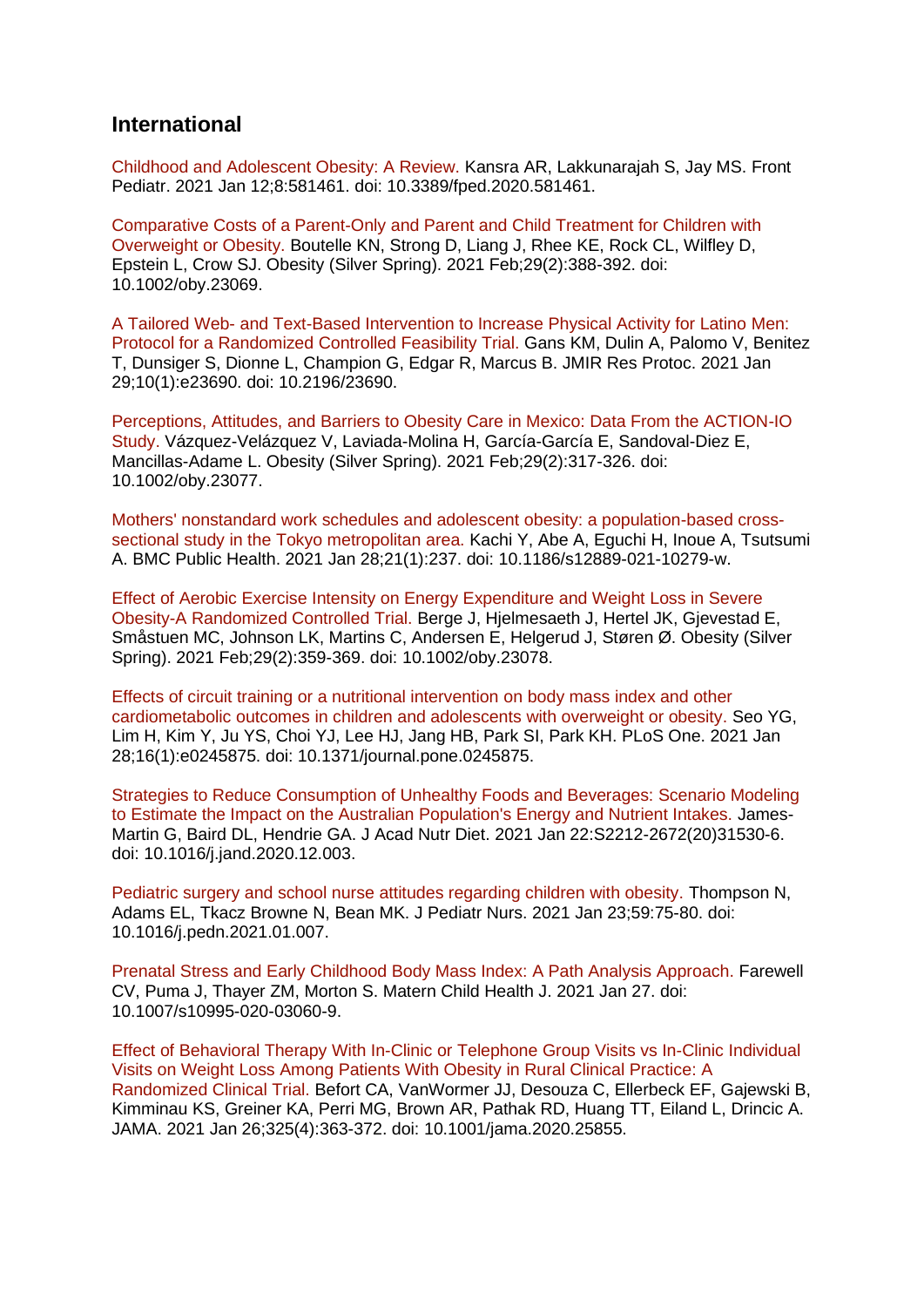[Time-Restricted Eating, Intermittent Fasting, and Fasting-Mimicking Diets in Weight Loss.](https://eur01.safelinks.protection.outlook.com/?url=https%3A%2F%2Fpubmed.ncbi.nlm.nih.gov%2F33512641%2F&data=04%7C01%7CMaggie.Graham%40phe.gov.uk%7C31bc67e6553b4e28251a08d8c6e1ee99%7Cee4e14994a354b2ead475f3cf9de8666%7C0%7C0%7C637478020958571903%7CUnknown%7CTWFpbGZsb3d8eyJWIjoiMC4wLjAwMDAiLCJQIjoiV2luMzIiLCJBTiI6Ik1haWwiLCJXVCI6Mn0%3D%7C1000&sdata=PzydANMRjw2cz3XBc7vTiCKWkBrJ%2B7fJE%2FOdjLKCTqA%3D&reserved=0)  Fanti M, Mishra A, Longo VD, Brandhorst S. Curr Obes Rep. 2021 Jan 29. doi: 10.1007/s13679-021-00424-2.

[Replacing school and out-of-school sedentary behaviors with physical activity and its](https://eur01.safelinks.protection.outlook.com/?url=https%3A%2F%2Fpubmed.ncbi.nlm.nih.gov%2F33504330%2F&data=04%7C01%7CMaggie.Graham%40phe.gov.uk%7C31bc67e6553b4e28251a08d8c6e1ee99%7Cee4e14994a354b2ead475f3cf9de8666%7C0%7C0%7C637478020958571903%7CUnknown%7CTWFpbGZsb3d8eyJWIjoiMC4wLjAwMDAiLCJQIjoiV2luMzIiLCJBTiI6Ik1haWwiLCJXVCI6Mn0%3D%7C1000&sdata=SPyLOzGoPQz2AmAaNCKCzEs%2FF0ylgh%2F72x%2Fz9c99H6c%3D&reserved=0)  [associations with adiposity in children and adolescents: a compositional isotemporal](https://eur01.safelinks.protection.outlook.com/?url=https%3A%2F%2Fpubmed.ncbi.nlm.nih.gov%2F33504330%2F&data=04%7C01%7CMaggie.Graham%40phe.gov.uk%7C31bc67e6553b4e28251a08d8c6e1ee99%7Cee4e14994a354b2ead475f3cf9de8666%7C0%7C0%7C637478020958571903%7CUnknown%7CTWFpbGZsb3d8eyJWIjoiMC4wLjAwMDAiLCJQIjoiV2luMzIiLCJBTiI6Ik1haWwiLCJXVCI6Mn0%3D%7C1000&sdata=SPyLOzGoPQz2AmAaNCKCzEs%2FF0ylgh%2F72x%2Fz9c99H6c%3D&reserved=0)  [substitution analysis. G](https://eur01.safelinks.protection.outlook.com/?url=https%3A%2F%2Fpubmed.ncbi.nlm.nih.gov%2F33504330%2F&data=04%7C01%7CMaggie.Graham%40phe.gov.uk%7C31bc67e6553b4e28251a08d8c6e1ee99%7Cee4e14994a354b2ead475f3cf9de8666%7C0%7C0%7C637478020958571903%7CUnknown%7CTWFpbGZsb3d8eyJWIjoiMC4wLjAwMDAiLCJQIjoiV2luMzIiLCJBTiI6Ik1haWwiLCJXVCI6Mn0%3D%7C1000&sdata=SPyLOzGoPQz2AmAaNCKCzEs%2FF0ylgh%2F72x%2Fz9c99H6c%3D&reserved=0)ába A, Dygrýn J, Štefelová N, Rubín L, Hron K, Jakubec L. Environ Health Prev Med. 2021 Jan 27;26(1):16. doi: 10.1186/s12199-021-00932-6.

[Examining Sociodemographic Factors, Food Insecurity and Obesity of Food Pantry Clients](https://eur01.safelinks.protection.outlook.com/?url=https%3A%2F%2Fpubmed.ncbi.nlm.nih.gov%2F33508983%2F&data=04%7C01%7CMaggie.Graham%40phe.gov.uk%7C31bc67e6553b4e28251a08d8c6e1ee99%7Cee4e14994a354b2ead475f3cf9de8666%7C0%7C0%7C637478020958581893%7CUnknown%7CTWFpbGZsb3d8eyJWIjoiMC4wLjAwMDAiLCJQIjoiV2luMzIiLCJBTiI6Ik1haWwiLCJXVCI6Mn0%3D%7C1000&sdata=3Hrb%2FWgMbBQBIsVqEjcOzhtiuJeWPJuG6czkz2Iza8o%3D&reserved=0)  [in Alaska: A Cross Sectional Study. W](https://eur01.safelinks.protection.outlook.com/?url=https%3A%2F%2Fpubmed.ncbi.nlm.nih.gov%2F33508983%2F&data=04%7C01%7CMaggie.Graham%40phe.gov.uk%7C31bc67e6553b4e28251a08d8c6e1ee99%7Cee4e14994a354b2ead475f3cf9de8666%7C0%7C0%7C637478020958581893%7CUnknown%7CTWFpbGZsb3d8eyJWIjoiMC4wLjAwMDAiLCJQIjoiV2luMzIiLCJBTiI6Ik1haWwiLCJXVCI6Mn0%3D%7C1000&sdata=3Hrb%2FWgMbBQBIsVqEjcOzhtiuJeWPJuG6czkz2Iza8o%3D&reserved=0)alch A, Holland K. Ecol Food Nutr. 2021 Jan 28:1-10. doi: 10.1080/03670244.2021.1881895.

[Ten-year changes in adherence to a healthy lifestyle: the results of the WOBASZ Surveys.](https://eur01.safelinks.protection.outlook.com/?url=https%3A%2F%2Fpubmed.ncbi.nlm.nih.gov%2F33491940%2F&data=04%7C01%7CMaggie.Graham%40phe.gov.uk%7C31bc67e6553b4e28251a08d8c6e1ee99%7Cee4e14994a354b2ead475f3cf9de8666%7C0%7C0%7C637478020958591885%7CUnknown%7CTWFpbGZsb3d8eyJWIjoiMC4wLjAwMDAiLCJQIjoiV2luMzIiLCJBTiI6Ik1haWwiLCJXVCI6Mn0%3D%7C1000&sdata=dYMgWU6S1aR5%2FOqlxOmgNP%2F9CoFodyxl07nw%2BHL5nlQ%3D&reserved=0)  Kwaśniewska M, Pikala M, Aranowska A, Bielecki W, Kozakiewicz K, Pająk A, Tykarski A, Zdrojewski T, Nadrowski P, Piwoński J, Drygas W. Pol Arch Intern Med. 2021 Jan 25. doi: 10.20452/pamw.15778.

[Sleep, Food Insecurity, and Weight Status: Findings from the Family Life, Activity, Sun,](https://eur01.safelinks.protection.outlook.com/?url=https%3A%2F%2Fpubmed.ncbi.nlm.nih.gov%2F33493402%2F&data=04%7C01%7CMaggie.Graham%40phe.gov.uk%7C31bc67e6553b4e28251a08d8c6e1ee99%7Cee4e14994a354b2ead475f3cf9de8666%7C0%7C0%7C637478020958601885%7CUnknown%7CTWFpbGZsb3d8eyJWIjoiMC4wLjAwMDAiLCJQIjoiV2luMzIiLCJBTiI6Ik1haWwiLCJXVCI6Mn0%3D%7C1000&sdata=VmPzRvCmKZ9ddhNI6v1GKUb1esObbMM5ALX1OCrg3jA%3D&reserved=0)  [Health, and Eating Study. D](https://eur01.safelinks.protection.outlook.com/?url=https%3A%2F%2Fpubmed.ncbi.nlm.nih.gov%2F33493402%2F&data=04%7C01%7CMaggie.Graham%40phe.gov.uk%7C31bc67e6553b4e28251a08d8c6e1ee99%7Cee4e14994a354b2ead475f3cf9de8666%7C0%7C0%7C637478020958601885%7CUnknown%7CTWFpbGZsb3d8eyJWIjoiMC4wLjAwMDAiLCJQIjoiV2luMzIiLCJBTiI6Ik1haWwiLCJXVCI6Mn0%3D%7C1000&sdata=VmPzRvCmKZ9ddhNI6v1GKUb1esObbMM5ALX1OCrg3jA%3D&reserved=0)o EK, Bowen GA, Ksinan AJ, Adams EL, Fuemmeler BF. Child Obes. 2021 Jan 25. doi: 10.1089/chi.2020.0259.

[Evidence-based intervention program for reducing obesity among African-American women](https://eur01.safelinks.protection.outlook.com/?url=https%3A%2F%2Fpubmed.ncbi.nlm.nih.gov%2F33496008%2F&data=04%7C01%7CMaggie.Graham%40phe.gov.uk%7C31bc67e6553b4e28251a08d8c6e1ee99%7Cee4e14994a354b2ead475f3cf9de8666%7C0%7C0%7C637478020958611879%7CUnknown%7CTWFpbGZsb3d8eyJWIjoiMC4wLjAwMDAiLCJQIjoiV2luMzIiLCJBTiI6Ik1haWwiLCJXVCI6Mn0%3D%7C1000&sdata=8nQ%2FNyFgQe5El%2FMpQ7D2pYtEfVQAhK%2BTCTdCYNaaAQQ%3D&reserved=0)  [in Southern California. O](https://eur01.safelinks.protection.outlook.com/?url=https%3A%2F%2Fpubmed.ncbi.nlm.nih.gov%2F33496008%2F&data=04%7C01%7CMaggie.Graham%40phe.gov.uk%7C31bc67e6553b4e28251a08d8c6e1ee99%7Cee4e14994a354b2ead475f3cf9de8666%7C0%7C0%7C637478020958611879%7CUnknown%7CTWFpbGZsb3d8eyJWIjoiMC4wLjAwMDAiLCJQIjoiV2luMzIiLCJBTiI6Ik1haWwiLCJXVCI6Mn0%3D%7C1000&sdata=8nQ%2FNyFgQe5El%2FMpQ7D2pYtEfVQAhK%2BTCTdCYNaaAQQ%3D&reserved=0)nyegbule P, Iyiegbuniwe E, Sarter B, James KS. Public Health Nurs. 2021 Jan 26. doi: 10.1111/phn.12830.

[Increasing BMI is associated with higher mortality, worsening outcomes and highly specific](https://eur01.safelinks.protection.outlook.com/?url=https%3A%2F%2Fpubmed.ncbi.nlm.nih.gov%2F33502149%2F&data=04%7C01%7CMaggie.Graham%40phe.gov.uk%7C31bc67e6553b4e28251a08d8c6e1ee99%7Cee4e14994a354b2ead475f3cf9de8666%7C0%7C0%7C637478020958611879%7CUnknown%7CTWFpbGZsb3d8eyJWIjoiMC4wLjAwMDAiLCJQIjoiV2luMzIiLCJBTiI6Ik1haWwiLCJXVCI6Mn0%3D%7C1000&sdata=dwkbhwuFyAeBWcHWQnZyVkGLAWSg%2FWAspOmLNABulhU%3D&reserved=0)  [injury patterns following trauma: A multi-institutional analysis of 191,274 patients. F](https://eur01.safelinks.protection.outlook.com/?url=https%3A%2F%2Fpubmed.ncbi.nlm.nih.gov%2F33502149%2F&data=04%7C01%7CMaggie.Graham%40phe.gov.uk%7C31bc67e6553b4e28251a08d8c6e1ee99%7Cee4e14994a354b2ead475f3cf9de8666%7C0%7C0%7C637478020958611879%7CUnknown%7CTWFpbGZsb3d8eyJWIjoiMC4wLjAwMDAiLCJQIjoiV2luMzIiLCJBTiI6Ik1haWwiLCJXVCI6Mn0%3D%7C1000&sdata=dwkbhwuFyAeBWcHWQnZyVkGLAWSg%2FWAspOmLNABulhU%3D&reserved=0)akhry SM, Morse JL, Garland JM, Wilson NY, Shen Y, Wyse RJ, Watts DD. J Trauma Acute Care Surg. 2021 Feb 1;90(2):376-383. doi: 10.1097/TA.0000000000003040.

['Sweet talk': framing the merits of a sugar tax in Australia. A](https://eur01.safelinks.protection.outlook.com/?url=https%3A%2F%2Fpubmed.ncbi.nlm.nih.gov%2F33496322%2F&data=04%7C01%7CMaggie.Graham%40phe.gov.uk%7C31bc67e6553b4e28251a08d8c6e1ee99%7Cee4e14994a354b2ead475f3cf9de8666%7C0%7C0%7C637478020958621871%7CUnknown%7CTWFpbGZsb3d8eyJWIjoiMC4wLjAwMDAiLCJQIjoiV2luMzIiLCJBTiI6Ik1haWwiLCJXVCI6Mn0%3D%7C1000&sdata=MgZixraB%2BB539LuL2SnLf2Ybfkgb%2FfD8wjmyMX52%2Bek%3D&reserved=0)naf J, Fisher M, Handsley E, Baum F, Friel S. Health Promot Int. 2021 Jan 26:daaa152. doi: 10.1093/heapro/daaa152.

[Self-reported weight loss attempts and weight-related stress in childhood: Heightening the](https://eur01.safelinks.protection.outlook.com/?url=https%3A%2F%2Fpubmed.ncbi.nlm.nih.gov%2F33496346%2F&data=04%7C01%7CMaggie.Graham%40phe.gov.uk%7C31bc67e6553b4e28251a08d8c6e1ee99%7Cee4e14994a354b2ead475f3cf9de8666%7C0%7C0%7C637478020958621871%7CUnknown%7CTWFpbGZsb3d8eyJWIjoiMC4wLjAwMDAiLCJQIjoiV2luMzIiLCJBTiI6Ik1haWwiLCJXVCI6Mn0%3D%7C1000&sdata=w8aZpED%2Fu3ZtRVc3cqimWZPpV1mjXWEaJOfpZF0%2BvyU%3D&reserved=0)  [risk of obesity in early adolescence. H](https://eur01.safelinks.protection.outlook.com/?url=https%3A%2F%2Fpubmed.ncbi.nlm.nih.gov%2F33496346%2F&data=04%7C01%7CMaggie.Graham%40phe.gov.uk%7C31bc67e6553b4e28251a08d8c6e1ee99%7Cee4e14994a354b2ead475f3cf9de8666%7C0%7C0%7C637478020958621871%7CUnknown%7CTWFpbGZsb3d8eyJWIjoiMC4wLjAwMDAiLCJQIjoiV2luMzIiLCJBTiI6Ik1haWwiLCJXVCI6Mn0%3D%7C1000&sdata=w8aZpED%2Fu3ZtRVc3cqimWZPpV1mjXWEaJOfpZF0%2BvyU%3D&reserved=0)arnois-Leblanc S, Van Hulst A, Sabiston CM, Maximova K, Béland M, Doré I, Sylvestre MP, Henderson M. Int J Eat Disord. 2021 Jan 26. doi: 10.1002/eat.23474.

[Motives for weight loss and weight loss maintenance: results from the MedWeight study.](https://eur01.safelinks.protection.outlook.com/?url=https%3A%2F%2Fpubmed.ncbi.nlm.nih.gov%2F33493356%2F&data=04%7C01%7CMaggie.Graham%40phe.gov.uk%7C31bc67e6553b4e28251a08d8c6e1ee99%7Cee4e14994a354b2ead475f3cf9de8666%7C0%7C0%7C637478020958631864%7CUnknown%7CTWFpbGZsb3d8eyJWIjoiMC4wLjAwMDAiLCJQIjoiV2luMzIiLCJBTiI6Ik1haWwiLCJXVCI6Mn0%3D%7C1000&sdata=CxitIw1Vw6xwMbSJFd8H%2BEdLskPG8RM5E74g9Gch99w%3D&reserved=0)  Poulimeneas D, Anastasiou CA, Kokkinos A, Panagiotakos DB, Yannakoulia M. J Hum Nutr Diet. 2021 Jan 25. doi: 10.1111/jhn.12856.

[The European Association for the Study of Obesity \(EASO\) Endorses the Milan Charter on](https://eur01.safelinks.protection.outlook.com/?url=https%3A%2F%2Fpubmed.ncbi.nlm.nih.gov%2F33498054%2F&data=04%7C01%7CMaggie.Graham%40phe.gov.uk%7C31bc67e6553b4e28251a08d8c6e1ee99%7Cee4e14994a354b2ead475f3cf9de8666%7C0%7C0%7C637478020958641863%7CUnknown%7CTWFpbGZsb3d8eyJWIjoiMC4wLjAwMDAiLCJQIjoiV2luMzIiLCJBTiI6Ik1haWwiLCJXVCI6Mn0%3D%7C1000&sdata=o05LtUX0HjZweGKGUao1V7XF4OpxbJV2kFpnwEMsjmg%3D&reserved=0)  [Urban Obesity. C](https://eur01.safelinks.protection.outlook.com/?url=https%3A%2F%2Fpubmed.ncbi.nlm.nih.gov%2F33498054%2F&data=04%7C01%7CMaggie.Graham%40phe.gov.uk%7C31bc67e6553b4e28251a08d8c6e1ee99%7Cee4e14994a354b2ead475f3cf9de8666%7C0%7C0%7C637478020958641863%7CUnknown%7CTWFpbGZsb3d8eyJWIjoiMC4wLjAwMDAiLCJQIjoiV2luMzIiLCJBTiI6Ik1haWwiLCJXVCI6Mn0%3D%7C1000&sdata=o05LtUX0HjZweGKGUao1V7XF4OpxbJV2kFpnwEMsjmg%3D&reserved=0)arruba MO, Busetto L, Bryant S, Caretto A, Farpour-Lambert NJ, Fatati G, Foschi D, Giorgino F, Halford JCG, Lenzi A, Malfi G, O'Malley G, Napier D, Santini F, Sbraccia P, Spinato C, Woodward E, Nisoli E. Obes Facts. 2021 Jan 26:1-6. doi: 10.1159/000514218.

[The Association of Healthy Lifestyle Behaviors with Overweight and Obesity](https://eur01.safelinks.protection.outlook.com/?url=https%3A%2F%2Fpubmed.ncbi.nlm.nih.gov%2F33499184%2F&data=04%7C01%7CMaggie.Graham%40phe.gov.uk%7C31bc67e6553b4e28251a08d8c6e1ee99%7Cee4e14994a354b2ead475f3cf9de8666%7C0%7C0%7C637478020958651854%7CUnknown%7CTWFpbGZsb3d8eyJWIjoiMC4wLjAwMDAiLCJQIjoiV2luMzIiLCJBTiI6Ik1haWwiLCJXVCI6Mn0%3D%7C1000&sdata=Zu0NCbSWltkoTmw9mSHdVR7x0VZ95OSIU6qsX4Jkp3k%3D&reserved=0) among Older [Adults from 21 Countries. M](https://eur01.safelinks.protection.outlook.com/?url=https%3A%2F%2Fpubmed.ncbi.nlm.nih.gov%2F33499184%2F&data=04%7C01%7CMaggie.Graham%40phe.gov.uk%7C31bc67e6553b4e28251a08d8c6e1ee99%7Cee4e14994a354b2ead475f3cf9de8666%7C0%7C0%7C637478020958651854%7CUnknown%7CTWFpbGZsb3d8eyJWIjoiMC4wLjAwMDAiLCJQIjoiV2luMzIiLCJBTiI6Ik1haWwiLCJXVCI6Mn0%3D%7C1000&sdata=Zu0NCbSWltkoTmw9mSHdVR7x0VZ95OSIU6qsX4Jkp3k%3D&reserved=0)arconcin P, Ihle A, Werneck AO, Gouveia ER, Ferrari G, Peralta M, Marques A. Nutrients. 2021 Jan 22;13(2):315. doi: 10.3390/nu13020315.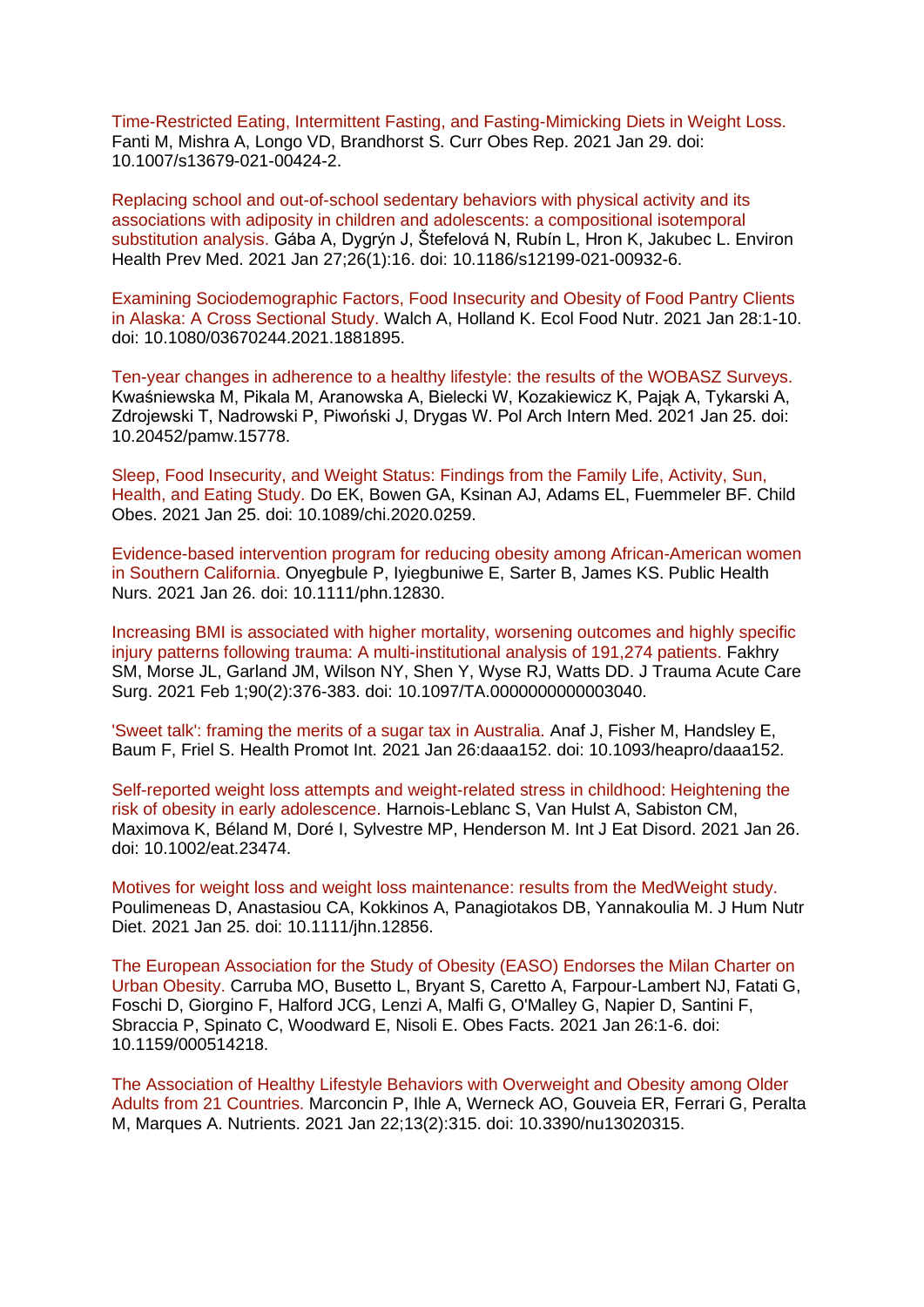[Effects of Three Different Family-Based Interventions in Overweight and Obese Children:](https://eur01.safelinks.protection.outlook.com/?url=https%3A%2F%2Fpubmed.ncbi.nlm.nih.gov%2F33498894%2F&data=04%7C01%7CMaggie.Graham%40phe.gov.uk%7C31bc67e6553b4e28251a08d8c6e1ee99%7Cee4e14994a354b2ead475f3cf9de8666%7C0%7C0%7C637478020958661848%7CUnknown%7CTWFpbGZsb3d8eyJWIjoiMC4wLjAwMDAiLCJQIjoiV2luMzIiLCJBTiI6Ik1haWwiLCJXVCI6Mn0%3D%7C1000&sdata=UUyPb6iMv19NNLYRPUjWsROyY3%2BRBeOokr48MhL15fk%3D&reserved=0)  [The "4 Your Family" Randomized Controlled Trial. V](https://eur01.safelinks.protection.outlook.com/?url=https%3A%2F%2Fpubmed.ncbi.nlm.nih.gov%2F33498894%2F&data=04%7C01%7CMaggie.Graham%40phe.gov.uk%7C31bc67e6553b4e28251a08d8c6e1ee99%7Cee4e14994a354b2ead475f3cf9de8666%7C0%7C0%7C637478020958661848%7CUnknown%7CTWFpbGZsb3d8eyJWIjoiMC4wLjAwMDAiLCJQIjoiV2luMzIiLCJBTiI6Ik1haWwiLCJXVCI6Mn0%3D%7C1000&sdata=UUyPb6iMv19NNLYRPUjWsROyY3%2BRBeOokr48MhL15fk%3D&reserved=0)aragiannis P, Magriplis E, Risvas G, Vamvouka K, Nisianaki A, Papageorgiou A, Pervanidou P, Chrousos GP, Zampelas A. Nutrients. 2021 Jan 24;13(2):341. doi: 10.3390/nu13020341.

[Healthy Dietary Choices and Physical Activity Participation in the Canadian Arctic:](https://eur01.safelinks.protection.outlook.com/?url=https%3A%2F%2Fpubmed.ncbi.nlm.nih.gov%2F33499008%2F&data=04%7C01%7CMaggie.Graham%40phe.gov.uk%7C31bc67e6553b4e28251a08d8c6e1ee99%7Cee4e14994a354b2ead475f3cf9de8666%7C0%7C0%7C637478020958671839%7CUnknown%7CTWFpbGZsb3d8eyJWIjoiMC4wLjAwMDAiLCJQIjoiV2luMzIiLCJBTiI6Ik1haWwiLCJXVCI6Mn0%3D%7C1000&sdata=i%2Ff7IKeejn3oN0VJwOR%2BoV34PuCVJXs%2B6jMf%2FiKAh6U%3D&reserved=0)  [Understanding Nunavut Inuit Perspectives on the Barriers and Enablers. A](https://eur01.safelinks.protection.outlook.com/?url=https%3A%2F%2Fpubmed.ncbi.nlm.nih.gov%2F33499008%2F&data=04%7C01%7CMaggie.Graham%40phe.gov.uk%7C31bc67e6553b4e28251a08d8c6e1ee99%7Cee4e14994a354b2ead475f3cf9de8666%7C0%7C0%7C637478020958671839%7CUnknown%7CTWFpbGZsb3d8eyJWIjoiMC4wLjAwMDAiLCJQIjoiV2luMzIiLCJBTiI6Ik1haWwiLCJXVCI6Mn0%3D%7C1000&sdata=i%2Ff7IKeejn3oN0VJwOR%2BoV34PuCVJXs%2B6jMf%2FiKAh6U%3D&reserved=0)kande VO, Fawehinmi TO, Ruiter RAC, Kremers SPJ. Int J Environ Res Public Health. 2021 Jan 22;18(3):940. doi: 10.3390/ijerph18030940.

[Wearable Activity Tracking Device Use in an Adolescent Weight Management Clinic: A](https://eur01.safelinks.protection.outlook.com/?url=https%3A%2F%2Fpubmed.ncbi.nlm.nih.gov%2F33505717%2F&data=04%7C01%7CMaggie.Graham%40phe.gov.uk%7C31bc67e6553b4e28251a08d8c6e1ee99%7Cee4e14994a354b2ead475f3cf9de8666%7C0%7C0%7C637478020958681834%7CUnknown%7CTWFpbGZsb3d8eyJWIjoiMC4wLjAwMDAiLCJQIjoiV2luMzIiLCJBTiI6Ik1haWwiLCJXVCI6Mn0%3D%7C1000&sdata=yszCCtpTJfqshtVFGQIKeXFdPWqJH%2BF4SPEZhX4hV34%3D&reserved=0)  [Randomized Controlled Pilot Trial. B](https://eur01.safelinks.protection.outlook.com/?url=https%3A%2F%2Fpubmed.ncbi.nlm.nih.gov%2F33505717%2F&data=04%7C01%7CMaggie.Graham%40phe.gov.uk%7C31bc67e6553b4e28251a08d8c6e1ee99%7Cee4e14994a354b2ead475f3cf9de8666%7C0%7C0%7C637478020958681834%7CUnknown%7CTWFpbGZsb3d8eyJWIjoiMC4wLjAwMDAiLCJQIjoiV2luMzIiLCJBTiI6Ik1haWwiLCJXVCI6Mn0%3D%7C1000&sdata=yszCCtpTJfqshtVFGQIKeXFdPWqJH%2BF4SPEZhX4hV34%3D&reserved=0)owen-Jallow K, Nunez-Lopez O, Wright A, Fuchs E, Ahn M, Lyons E, Jupiter D, Berry L, Suman O, Radhakrishnan RS, Glaser AM, Thompson DI. J Obes. 2021 Jan 7;2021:7625034. doi: 10.1155/2021/7625034.

[The role of weight bias and role-modeling in medical students' patient-centered](https://eur01.safelinks.protection.outlook.com/?url=https%3A%2F%2Fpubmed.ncbi.nlm.nih.gov%2F33487507%2F&data=04%7C01%7CMaggie.Graham%40phe.gov.uk%7C31bc67e6553b4e28251a08d8c6e1ee99%7Cee4e14994a354b2ead475f3cf9de8666%7C0%7C0%7C637478020958681834%7CUnknown%7CTWFpbGZsb3d8eyJWIjoiMC4wLjAwMDAiLCJQIjoiV2luMzIiLCJBTiI6Ik1haWwiLCJXVCI6Mn0%3D%7C1000&sdata=zknvHO69tpQYfqNyyQNQR%2BijgqN%2FG8kXMobfXn%2FyUl8%3D&reserved=0)  [communication with higher weight standardized patients. P](https://eur01.safelinks.protection.outlook.com/?url=https%3A%2F%2Fpubmed.ncbi.nlm.nih.gov%2F33487507%2F&data=04%7C01%7CMaggie.Graham%40phe.gov.uk%7C31bc67e6553b4e28251a08d8c6e1ee99%7Cee4e14994a354b2ead475f3cf9de8666%7C0%7C0%7C637478020958681834%7CUnknown%7CTWFpbGZsb3d8eyJWIjoiMC4wLjAwMDAiLCJQIjoiV2luMzIiLCJBTiI6Ik1haWwiLCJXVCI6Mn0%3D%7C1000&sdata=zknvHO69tpQYfqNyyQNQR%2BijgqN%2FG8kXMobfXn%2FyUl8%3D&reserved=0)helan SM, Puhl RM, Burgess DJ, Natt N, Mundi M, Miller NE, Saha S, Fischer K, van Ryn M. Patient Educ Couns. 2021 Jan 5:S0738-3991(21)00003-3. doi: 10.1016/j.pec.2021.01.003.

School-based gardening, cooking and [nutrition intervention increased vegetable intake but](https://eur01.safelinks.protection.outlook.com/?url=https%3A%2F%2Fpubmed.ncbi.nlm.nih.gov%2F33485354%2F&data=04%7C01%7CMaggie.Graham%40phe.gov.uk%7C31bc67e6553b4e28251a08d8c6e1ee99%7Cee4e14994a354b2ead475f3cf9de8666%7C0%7C0%7C637478020958691825%7CUnknown%7CTWFpbGZsb3d8eyJWIjoiMC4wLjAwMDAiLCJQIjoiV2luMzIiLCJBTiI6Ik1haWwiLCJXVCI6Mn0%3D%7C1000&sdata=vMBUCEqLPzjFLZ52uv%2FfQHPCcFOWtNeU89gDgRHpGOg%3D&reserved=0)  did not reduce BMI: Texas sprouts - [a cluster randomized controlled trial. D](https://eur01.safelinks.protection.outlook.com/?url=https%3A%2F%2Fpubmed.ncbi.nlm.nih.gov%2F33485354%2F&data=04%7C01%7CMaggie.Graham%40phe.gov.uk%7C31bc67e6553b4e28251a08d8c6e1ee99%7Cee4e14994a354b2ead475f3cf9de8666%7C0%7C0%7C637478020958691825%7CUnknown%7CTWFpbGZsb3d8eyJWIjoiMC4wLjAwMDAiLCJQIjoiV2luMzIiLCJBTiI6Ik1haWwiLCJXVCI6Mn0%3D%7C1000&sdata=vMBUCEqLPzjFLZ52uv%2FfQHPCcFOWtNeU89gDgRHpGOg%3D&reserved=0)avis JN, Pérez A, Asigbee FM, Landry MJ, Vandyousefi S, Ghaddar R, Hoover A, Jeans M, Nikah K, Fischer B, Pont SJ, Richards D, Hoelscher DM, Van Den Berg AE. Int J Behav Nutr Phys Act. 2021 Jan 23;18(1):18. doi: 10.1186/s12966-021-01087-x.

[Assessment of loss-of-control eating in healthy youth by interview and questionnaire. A](https://eur01.safelinks.protection.outlook.com/?url=https%3A%2F%2Fpubmed.ncbi.nlm.nih.gov%2F32202658%2F&data=04%7C01%7CMaggie.Graham%40phe.gov.uk%7C31bc67e6553b4e28251a08d8c6e1ee99%7Cee4e14994a354b2ead475f3cf9de8666%7C0%7C0%7C637478020958471953%7CUnknown%7CTWFpbGZsb3d8eyJWIjoiMC4wLjAwMDAiLCJQIjoiV2luMzIiLCJBTiI6Ik1haWwiLCJXVCI6Mn0%3D%7C1000&sdata=oOtOKNxM6aNTIPq7duHP0bTULdGBVeD%2BvxtHKIz1ID4%3D&reserved=0)ltman DR, Tanofsky-Kraff M, Shank LM, Swanson TN, Ramirez E, Moore NA, Rubin SG, Byrne ME, LeMay-Russell S, Schvey NA, Kelly NR, Parker MN, Gubbi S, Brady SM, Yanovski SZ, Yanovski JA. Int J Eat Disord. 2020 May;53(5):510-519. doi: 10.1002/eat.23262.

[\[back to top\]](#page-0-1)

### *International: Research related to COVID-19*

[Obesity considerations during the COVID-19 outbreak. D](https://eur01.safelinks.protection.outlook.com/?url=https%3A%2F%2Fpubmed.ncbi.nlm.nih.gov%2F33499680%2F&data=04%7C01%7CMaggie.Graham%40phe.gov.uk%7C31bc67e6553b4e28251a08d8c6e1ee99%7Cee4e14994a354b2ead475f3cf9de8666%7C0%7C0%7C637478020958501945%7CUnknown%7CTWFpbGZsb3d8eyJWIjoiMC4wLjAwMDAiLCJQIjoiV2luMzIiLCJBTiI6Ik1haWwiLCJXVCI6Mn0%3D%7C1000&sdata=JJbV75usrK%2BjdIaDAnm89bZ9qanxT7PFh%2BlfzLqXHeY%3D&reserved=0)ohet F, Loap S, Menzel A, Iddir M, Dadoun F, Bohn T, Samouda H. Int J Vitam Nutr Res. 2021 Jan 27:1-13. doi: 10.1024/0300- 9831/a000695.

[Patterns of Change in Dietary Habits and Physical Activity during Lockdown in Spain Due to](https://eur01.safelinks.protection.outlook.com/?url=https%3A%2F%2Fpubmed.ncbi.nlm.nih.gov%2F33494314%2F&data=04%7C01%7CMaggie.Graham%40phe.gov.uk%7C31bc67e6553b4e28251a08d8c6e1ee99%7Cee4e14994a354b2ead475f3cf9de8666%7C0%7C0%7C637478020958651854%7CUnknown%7CTWFpbGZsb3d8eyJWIjoiMC4wLjAwMDAiLCJQIjoiV2luMzIiLCJBTiI6Ik1haWwiLCJXVCI6Mn0%3D%7C1000&sdata=1%2F5S3sjiOK7GScDSnBT8NgpdCpmLgjILx3yduUWrY2g%3D&reserved=0)  [the COVID-19 Pandemic. P](https://eur01.safelinks.protection.outlook.com/?url=https%3A%2F%2Fpubmed.ncbi.nlm.nih.gov%2F33494314%2F&data=04%7C01%7CMaggie.Graham%40phe.gov.uk%7C31bc67e6553b4e28251a08d8c6e1ee99%7Cee4e14994a354b2ead475f3cf9de8666%7C0%7C0%7C637478020958651854%7CUnknown%7CTWFpbGZsb3d8eyJWIjoiMC4wLjAwMDAiLCJQIjoiV2luMzIiLCJBTiI6Ik1haWwiLCJXVCI6Mn0%3D%7C1000&sdata=1%2F5S3sjiOK7GScDSnBT8NgpdCpmLgjILx3yduUWrY2g%3D&reserved=0)érez-Rodrigo C, Gianzo Citores M, Hervás Bárbara G, Ruiz-Litago F, Casis Sáenz L, Arija V, López-Sobaler AM, Martínez de Victoria E, Ortega RM, Partearroyo T, Quiles-Izquierdo J, Ribas-Barba L, Rodríguez-Martín A, Salvador Castell G, Tur JA, Varela-Moreiras G, Serra-Majem L, Aranceta-Bartrina J.Nutrients. 2021 Jan 21;13(2):300. doi: 10.3390/nu13020300.

[\[back to top\]](#page-0-1)

### <span id="page-3-0"></span>**Systematic reviews**

[Family-based lifestyle interventions: What makes them successful? A systematic literature](https://eur01.safelinks.protection.outlook.com/?url=https%3A%2F%2Fpubmed.ncbi.nlm.nih.gov%2F33511024%2F&data=04%7C01%7CMaggie.Graham%40phe.gov.uk%7C31bc67e6553b4e28251a08d8c6e1ee99%7Cee4e14994a354b2ead475f3cf9de8666%7C0%7C0%7C637478020958491945%7CUnknown%7CTWFpbGZsb3d8eyJWIjoiMC4wLjAwMDAiLCJQIjoiV2luMzIiLCJBTiI6Ik1haWwiLCJXVCI6Mn0%3D%7C1000&sdata=oQAuYHqDwN%2B1U8KK24atiKQ%2BPsXrLfqj%2FBU8N4QtYG0%3D&reserved=0)  [review. A](https://eur01.safelinks.protection.outlook.com/?url=https%3A%2F%2Fpubmed.ncbi.nlm.nih.gov%2F33511024%2F&data=04%7C01%7CMaggie.Graham%40phe.gov.uk%7C31bc67e6553b4e28251a08d8c6e1ee99%7Cee4e14994a354b2ead475f3cf9de8666%7C0%7C0%7C637478020958491945%7CUnknown%7CTWFpbGZsb3d8eyJWIjoiMC4wLjAwMDAiLCJQIjoiV2luMzIiLCJBTiI6Ik1haWwiLCJXVCI6Mn0%3D%7C1000&sdata=oQAuYHqDwN%2B1U8KK24atiKQ%2BPsXrLfqj%2FBU8N4QtYG0%3D&reserved=0)rnason A, Langarica N, Dugas LR, Mora N, Luke A, Markossian T. Prev Med Rep. 2020 Dec 31;21:101299. doi: 10.1016/j.pmedr.2020.101299.